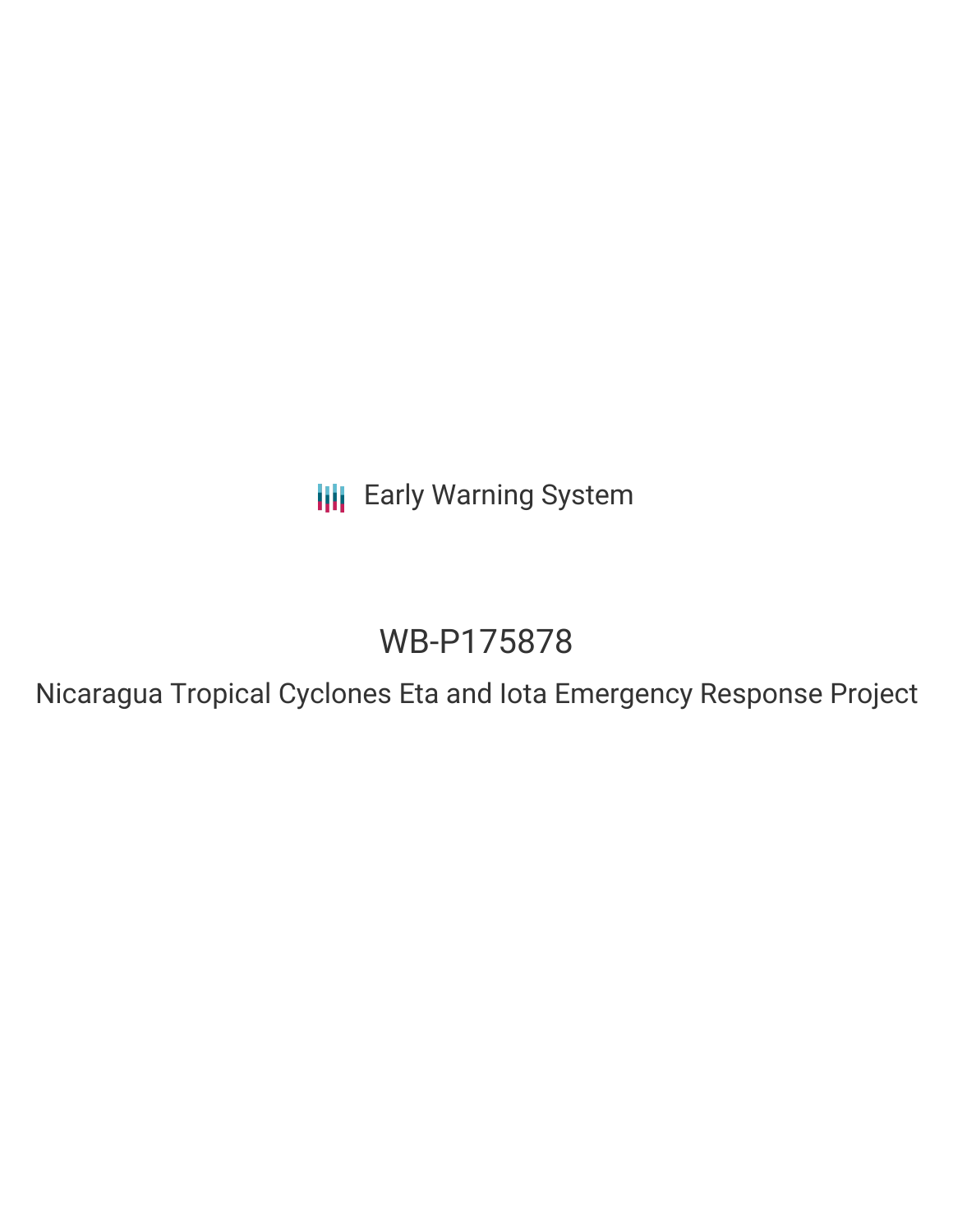

# Early Warning System Nicaragua Tropical Cyclones Eta and Iota Emergency Response Project

### **Quick Facts**

| <b>Countries</b>               | Nicaragua               |
|--------------------------------|-------------------------|
| <b>Financial Institutions</b>  | World Bank (WB)         |
| <b>Status</b>                  | Proposed                |
| <b>Bank Risk Rating</b>        | U                       |
| <b>Borrower</b>                | Government of Nicaragua |
| <b>Sectors</b>                 | Law and Government      |
| <b>Investment Amount (USD)</b> | \$40.00 million         |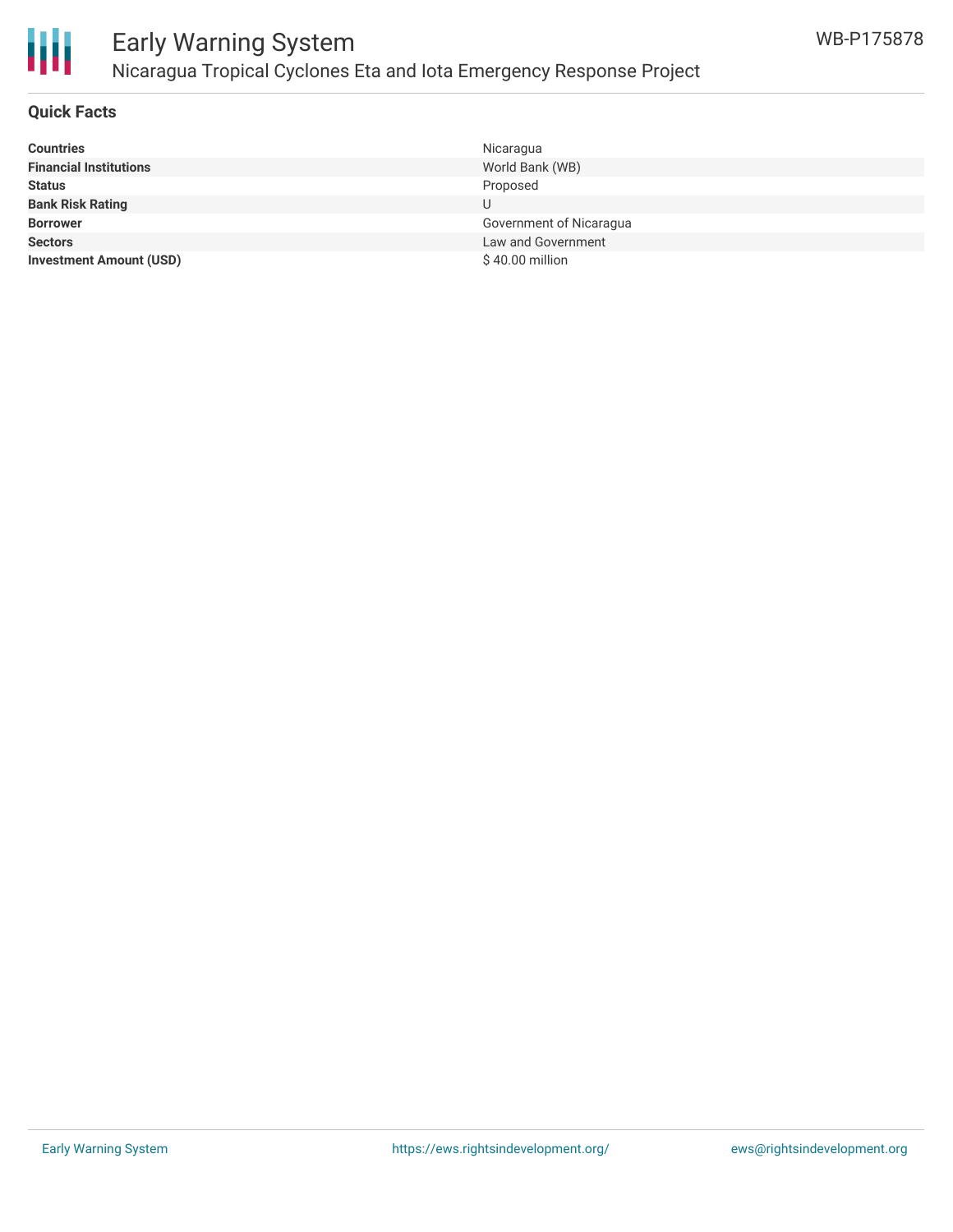

## **Project Description**

The Project Development Objective is to support Nicaragua's immediate recovery needs and strengthen institutional capacity to manage resilient recovery and reconstruction.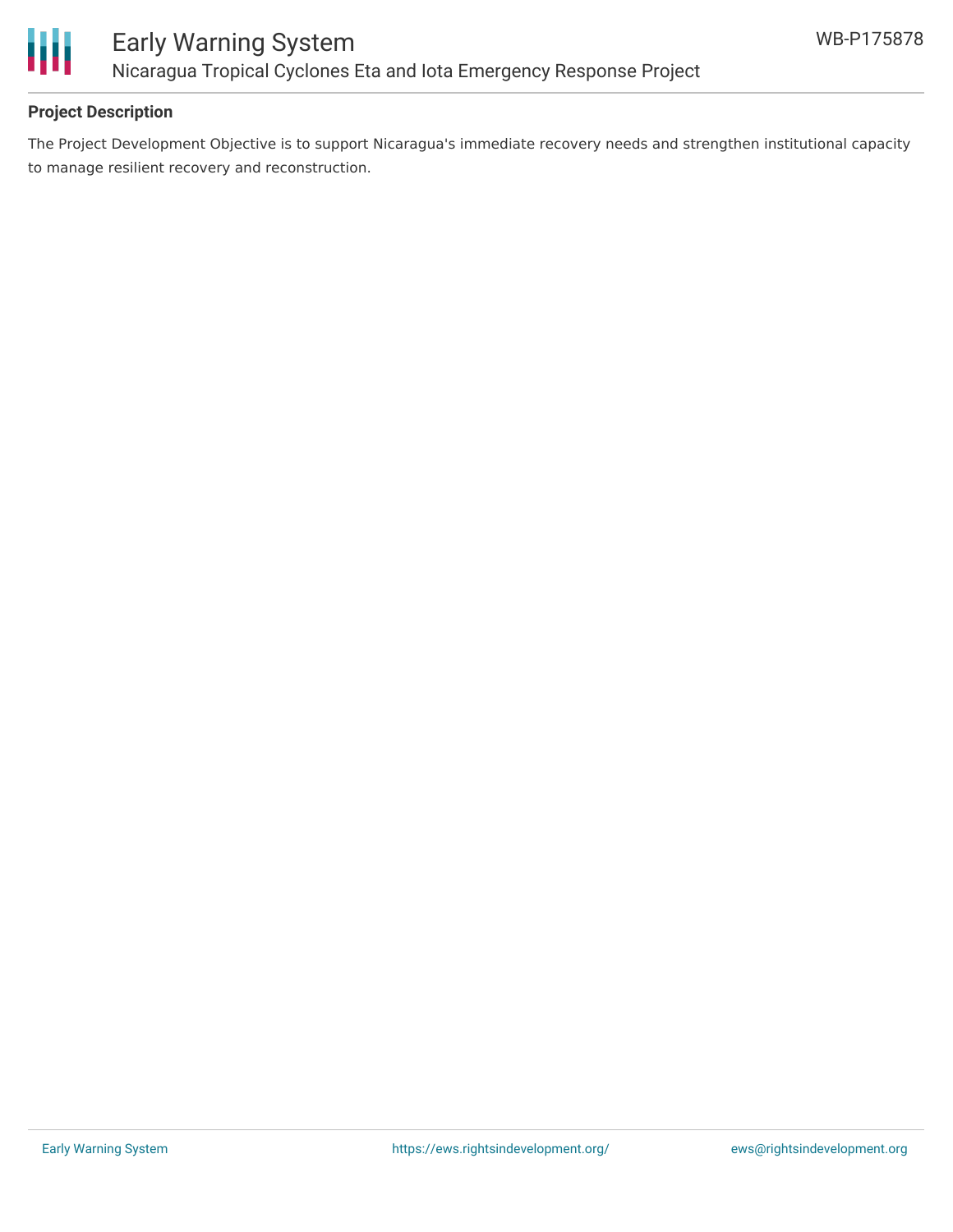

### **Investment Description**

World Bank (WB)

The investment type was not available at the time of the snapshot.